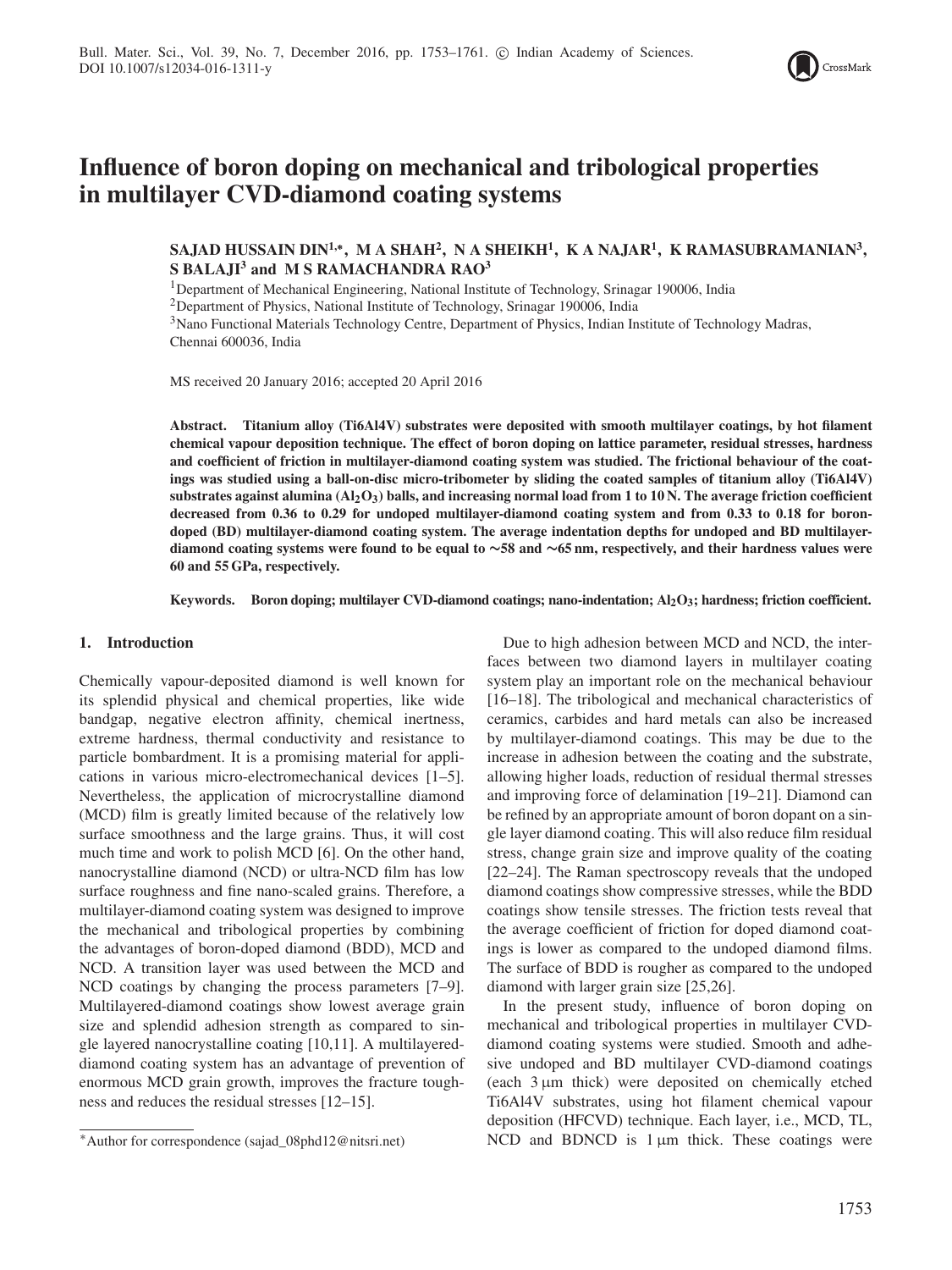achieved with the architectures of Ti6Al4V/MCD-TL-NCD and Ti6Al4V/MCD-TL-BDNCD, by controlling the process parameters. Raman spectroscopy technique was used to identify the nature of top-layer, nature of residual stresses and their estimation, crystalline quality and to identify the boron content in diamond film. Systematic investigation of the relationship between applied normal load and frictional coefficient was carried out to better understand the tribological behaviour of undoped and BD multilayer-diamond coating systems. Friction characteristics were studied using ball-on-disc type linear reciprocating microtribometer, sliding against smooth alumina  $(A<sub>1</sub>, O<sub>3</sub>)$  ball under dry atmospheric conditions. Nano-indentation tests were conducted using Berkovich nano-indenter and the values of hardness (*H*) were calculated from the load-displacement data. The values of elastic modulus (*E*) were calculated using Oliver and Pharr mathematical procedure [27].

# **2. Experimental**

Ti6Al4V substrates of size 2.3 cm diameter and thickness 0.3 cm, with surface roughness (Ra) of ∼0.35 μm were

Table 1. Experimental conditions.

| Parameters             | Operating conditions            |  |  |  |
|------------------------|---------------------------------|--|--|--|
| Normal load            | 1, 5, 10N                       |  |  |  |
| Sliding velocity       | $8 \mathrm{cm} \mathrm{s}^{-1}$ |  |  |  |
| Relative humidity      | 60 $(\pm 5)\%$                  |  |  |  |
| Duration of rubbing    | $20 \,\mathrm{min}$             |  |  |  |
| Surface condition      | Dry                             |  |  |  |
| Substrate              | <b>Ti6A14V</b>                  |  |  |  |
| Material tested        | Ti6Al4V/MCD-TL-NCD and          |  |  |  |
|                        | Ti6A14V/MCD-TL-BDNCD            |  |  |  |
| <b>Ball material</b>   | Alumina $(AI_2O_3)$             |  |  |  |
| Diameter of ball       | $6 \,\mathrm{mm}$               |  |  |  |
| Stroke length          | $5 \,\mathrm{mm}$               |  |  |  |
| Frequency              | $2\,\mathrm{Hz}$                |  |  |  |
| Temperature            | $30 \pm 1^{\circ}$ C            |  |  |  |
| Roughness factor (Ra): |                                 |  |  |  |
| NCD                    | $\sim 0.11 \,\mathrm{\mu m}$    |  |  |  |
| <b>BDNCD</b>           | $\sim$ 0.18 µm                  |  |  |  |

cleaned in ethyl alcohol with ultrasonic agitation to remove the impurities from the surface. Multilayer CVD-diamond (undoped and BD) coatings were successfully deposited on these substrates, using HFCVD technique with approximate uniform thickness of ∼3 μm. The boron content is formed when trimethyl borate  $(C_3H_9BO_3)$  is dissolved in acetone solution and the mixed solution in the liquid container is introduced in the reactor by part of  $H<sub>2</sub>$ . Structural characteristics of these coatings were studied using grazing incidence X-ray diffraction (XRD, PANalytical) technique with CuK*α*  $(\lambda = 0.154 \text{ nm})$  radiation at 3<sup>°</sup> grazing angle and confocal Raman microscope (Alpha 300R, WITec) at an excitation wavelength of 448 nm. Surface morphology of these coatings were studied using a high-resolution scanning electron microscope (HRSEM, Quanta 3D, FEI). Nano-indentation tests were conducted using tribo-indenter (TI 950, HYSITRON) with a Berkovich tip of total included angle  $(2a) = 130.5°$ , radius of curvature ∼150 nm and at a 10 mN trapezoidal load cycle. The values of hardness (*H*) were calculated from the load-displacement data. The values of elastic modulus (*E*) were calculated using Oliver and Pharr mathematical procedure. Friction characteristics were carried out using a ballon-disc type linear reciprocating micro-tribometer (CSM Instruments, Switzerland) under dry sliding conditions. Alumina  $(Al_2O_3)$  ball of size 6 mm was used as sliding ball, applying at three different normal loads of 1, 5 and 10 N. A sliding speed of  $8 \text{ cm s}^{-1}$ , frequency of 2 Hz and a friction stroke length of 5 mm were used for the total duration of 20 min. The detailed experimental conditions are shown in table 1.

# **3. HFCVD process**

For the deposition of diamond films, hot filament CVD system (Model 650 series,  $sp_3$  Diamond Technology) with excellent process control system was used, with growth rate of  $1 \mu m h^{-1}$ . Deposition parameters such as methane concentration and chamber pressure were controlled easily during the experiment by using throttle valve and mass flow controllers, respectively. Hydrogen  $(H<sub>2</sub>)$  and methane  $(CH<sub>4</sub>)$ were used as the precursor gases and their flow rates were

**Table 2.** Growth parameters for the deposition of MCD, NCD and BDNCD coating layers.

| Coating             | Process<br>pressure (Torr) | $CH_4/H_2$<br>ratio $(\%)$ | Filament<br>temperature $(^{\circ}C)$ | Substrate<br>temperature $(^{\circ}C)$ | <b>Boron</b><br>concentration $(\%)$ | Duration (h) |
|---------------------|----------------------------|----------------------------|---------------------------------------|----------------------------------------|--------------------------------------|--------------|
| MCD<br>NCD<br>BDNCD | 36<br>12<br>12             |                            | 2200<br>2200<br>2200                  | 800-850<br>800-850<br>800-850          | 0.35                                 |              |

| Table 3. | Conditions for the two type of samples. |  |  |  |
|----------|-----------------------------------------|--|--|--|
|----------|-----------------------------------------|--|--|--|

| Coating                    | Filament                  | Substrate                 | <b>Boron</b>         | Duration |
|----------------------------|---------------------------|---------------------------|----------------------|----------|
|                            | temperature $(^{\circ}C)$ | temperature $(^{\circ}C)$ | concentration $(\%)$ | (h)      |
| MCD-TL-NCD<br>MCD-TL-BDNCD | 2200<br>2200              | 800-850<br>$800 - 850$    | 0.35                 |          |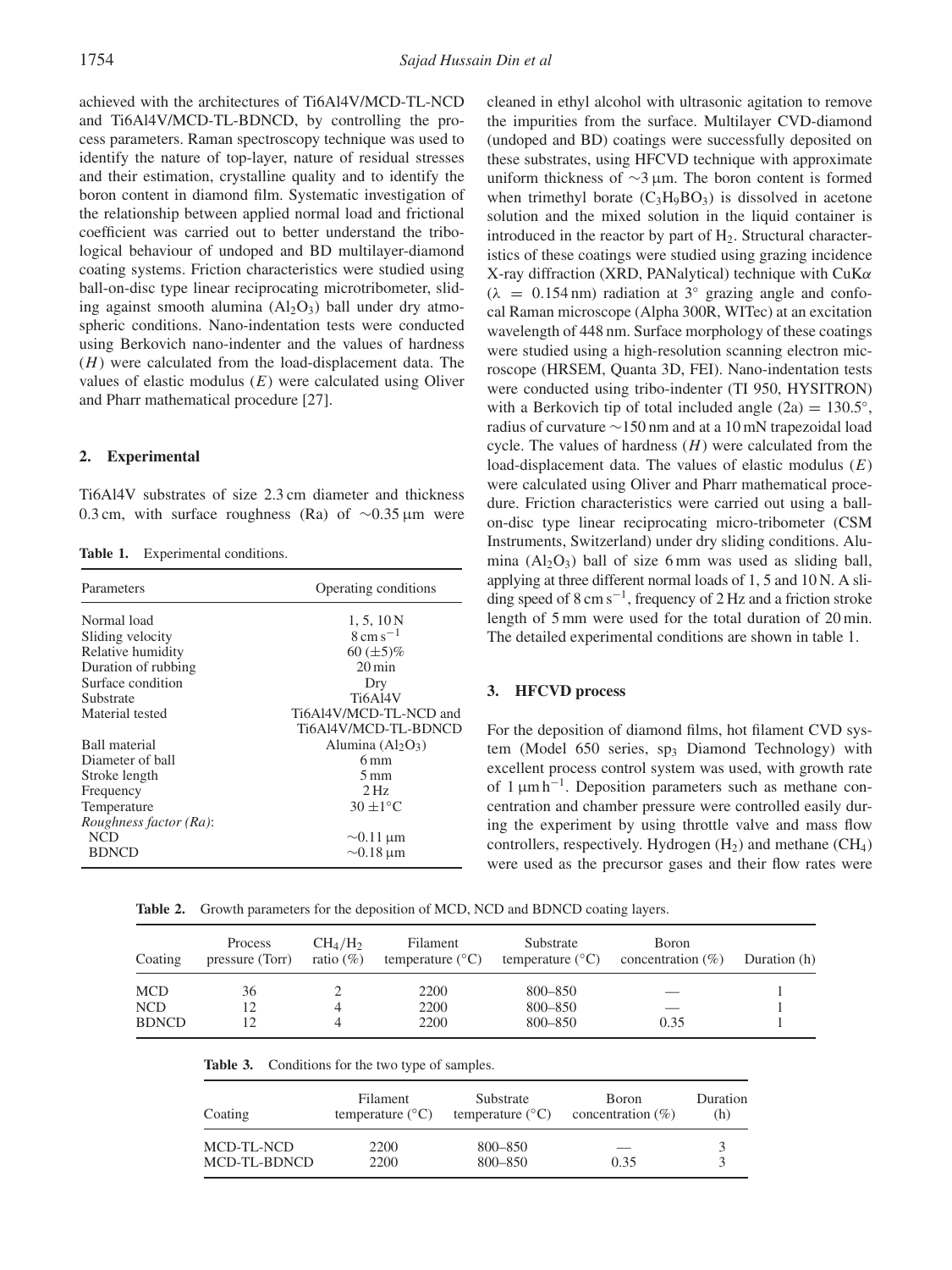

**Figure 1.** Raman spectra of multilayer CVD-diamond coatings: (**a**) undoped and (**b**) boron doped.



**Figure 2.** X-ray diffraction patterns of uncoated, multilayer CVD-diamond coatings and boron-doped diamond coatings.

completely controlled using mass flow controllers. An array of tungsten wires (ø 0.12 mm) in systematic order were used as hot filaments for the activation of these precursor gases. The distance between filament and substrate was kept 18 mm for all the experiments. The grain size of the diamond films were usually controlled by methane concentration and chamber pressure. By decreasing the chamber pressure and increasing the methane concentration, gives the growth of secondary nucleation and therefore decreases the grain size from MCD to that of NCD [28].

In the present work, two types of coating systems were successfully accomplished in order to compare their mechanical and tribological properties, they are: undopedmultilayer CVD-diamond coating system (MCD-TL-NCD) and BD-multilayer CVD-diamond coating system (MCDTL-BDNCD). In both cases, coatings were designed by combining the MCD and NCD layers with a transition layer (TL) of ∼1 μm thickness. This transition layer was actually formed by linearly changing the process parameters from MCD to NCD layer [29]. Whereas, in case of BD multilayer CVDdiamond coating system, a small content of boron (∼0.35%) was added to the top layer NCD surface, to refine diamond grains, improve film quality and decrease friction coefficient [18,22]. The growth parameters for the deposition of MCD, NCD and boron-doped NCD (BDNCD) coatings are listed in table 2. The conditions of two types of samples are given in table 3.

#### **4. Results and discussions**

In the present work, nano-indentation tests of CVD-diamond coating systems were conducted using Berkovich nanoindenter and the values of hardness were calculated from the load-displacement data. The elastic modulus values were calculated using Oliver and Pharr mathematical method as [28]:

$$
Hardness (H) = P/A = P/24.5h_c^2 \text{ and}
$$

stiffness(S) = dP/dh = 
$$
2E^* \left(\frac{\sqrt{A}}{\sqrt{P}}\right)
$$
. (1)

Elastic modulus  $(E) =$  (slope of the elastic unloading curve)

$$
\times \left(\frac{\sqrt{\pi}}{2\sqrt{A}}\right). \tag{2}
$$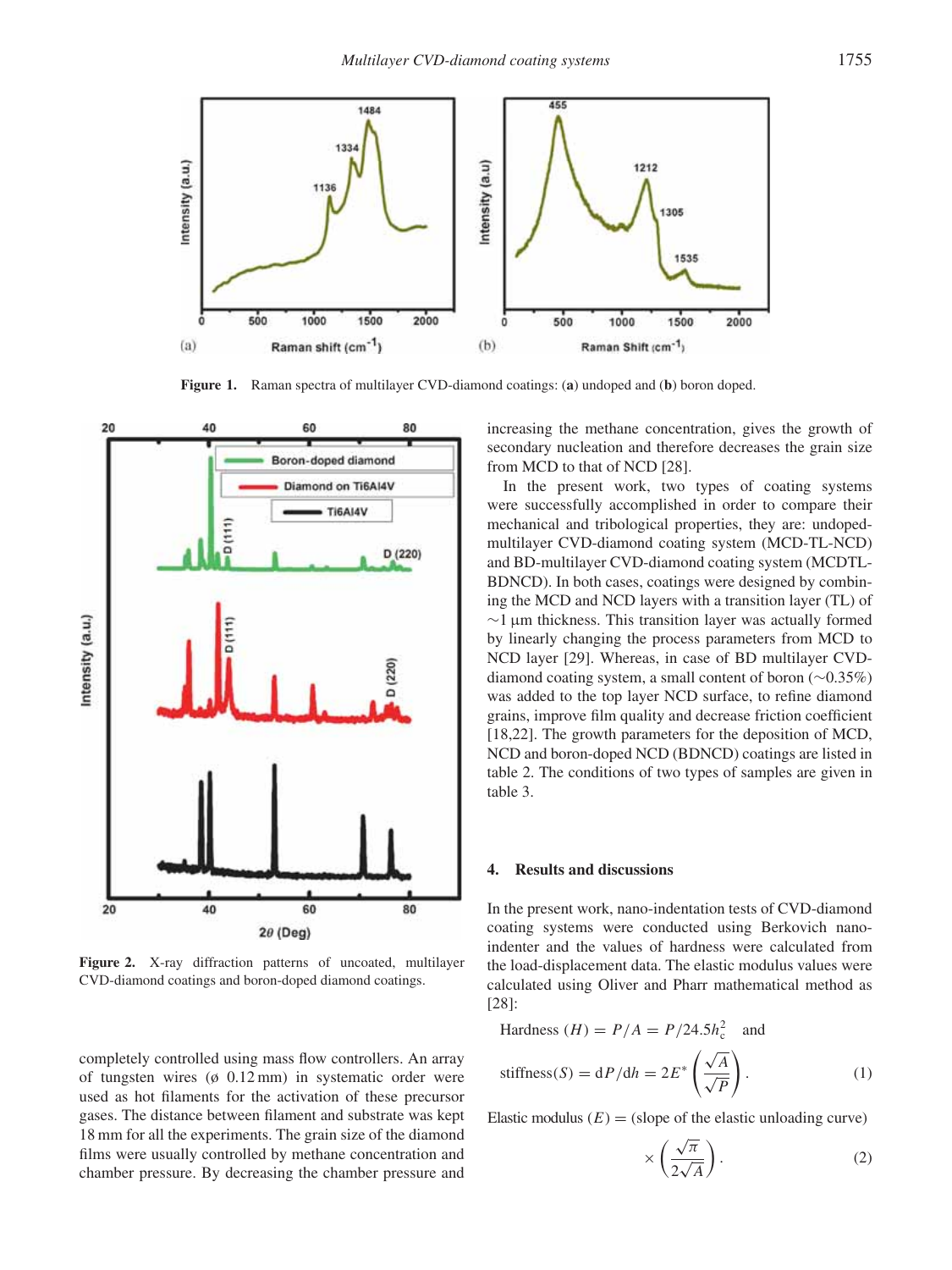Reduced modulus, 
$$
1/E^* = 1 - v^2/E + 1 - \hat{v}^2/\hat{E}
$$
 (3)

$$
E^* = dP/dh (1/2h_c) (1/\beta) [\sqrt{\pi}/24.5]
$$
 (4)

$$
A = 3(\sqrt{3}h_c^2) \tan^2(65.3) = 24.5h_c^2
$$
 and

$$
\beta = 1.034 \text{ for Berkovich indenter},\tag{5}
$$

where  $P$  is maximum load,  $A$  the area of contact,  $h_c$  the contact depth, *E* modulus of specimen and *É* modulus of indenter.

Also, the frictional characteristics of these CVD-diamond coating systems were studied using ball-on-disc type linear reciprocating micro-tribometer, sliding against smooth



**Figure 3.** Surface morphologies of (**a**) undoped coatings and (**b**) boron-doped diamond coatings. Cross-sectional images of (**c**) undoped coating and (**d**) boron-doped diamond coating. (**e**, **f**) Energy dispersive X-ray analysis (EDXA) of undoped diamond coatings. (**g**) Element wise compositions and % atomic weight of undoped multilayer CVD-diamond coating system. (**h**) EDXA of boron-doped diamond coatings. (**i**) element wise composition and % atomic weight of boron-doped multilayer CVD-diamond coating system.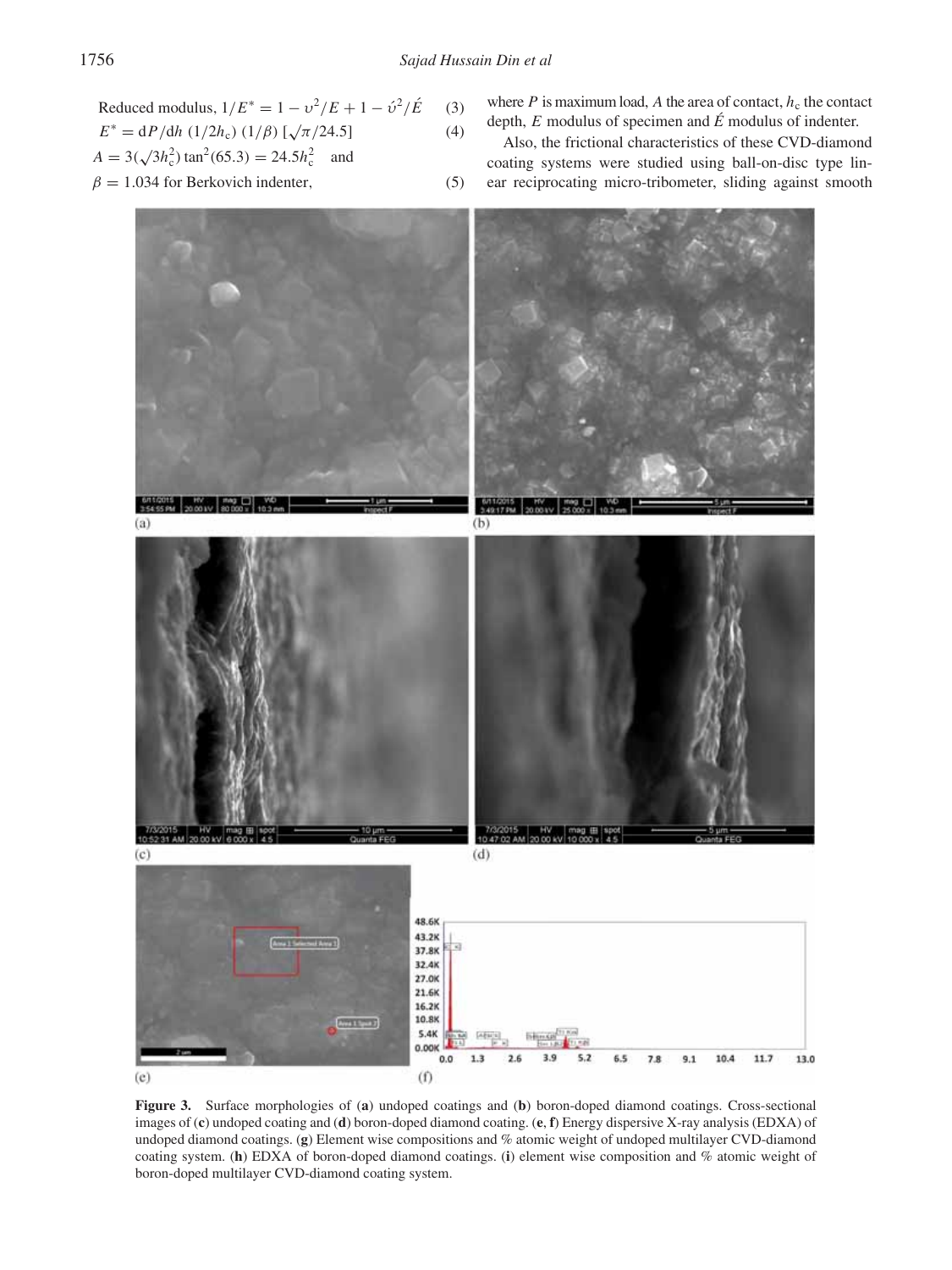| Element                      | Weight<br>$\frac{9}{6}$ | <b>Atomic</b><br>$\frac{9}{6}$ | Net int. | Net int.<br>error |
|------------------------------|-------------------------|--------------------------------|----------|-------------------|
| <b>CK</b>                    | 84.68                   | 95.61                          | 9522.93  | $\bf{0}$          |
| AIK                          | 0.27                    | 0.14                           | 128.33   | 0.03              |
| <b>STATION</b><br><b>TiK</b> | 14.38                   | 4.07                           | 3720.34  | $\bf{0}$          |
| <b>VK</b>                    | 0.67                    | 0.18                           | 140.86   | 0.06              |
| (g)                          |                         |                                |          |                   |



| Element | Weight<br>% | Atomic<br>$\%$ | Net int.                  | Net int.<br>error |
|---------|-------------|----------------|---------------------------|-------------------|
| CK      | 24.54       | 47.22          | 280.33                    | 0.01              |
| OK      | 15.05       | 21.74          | 95.32                     | 0.03              |
| AIK     | 5.36        | 4.59           | 412.54                    | 0.01              |
| TiK     | 51.28       | 24.74          | 2821.45                   | 0                 |
| VK      | 3.77        | 1.71           | <b>VINGTHAM</b><br>168.57 | 0.04              |

Figure 3. (Continued)

alumina  $(AI_2O_3)$  ball, with increasing normal load under dry sliding conditions. Experiments were conducted at normal loads of 1, 5 and 10 N, sliding velocity 8 cm s<sup>-1</sup>, stroke length

5 mm, frequency = 2 Hz, temperature  $30 \pm 1$ <sup>°</sup>C, duration of rubbing 20 min and relative humidity ∼60% under ambient atmospheric test conditions.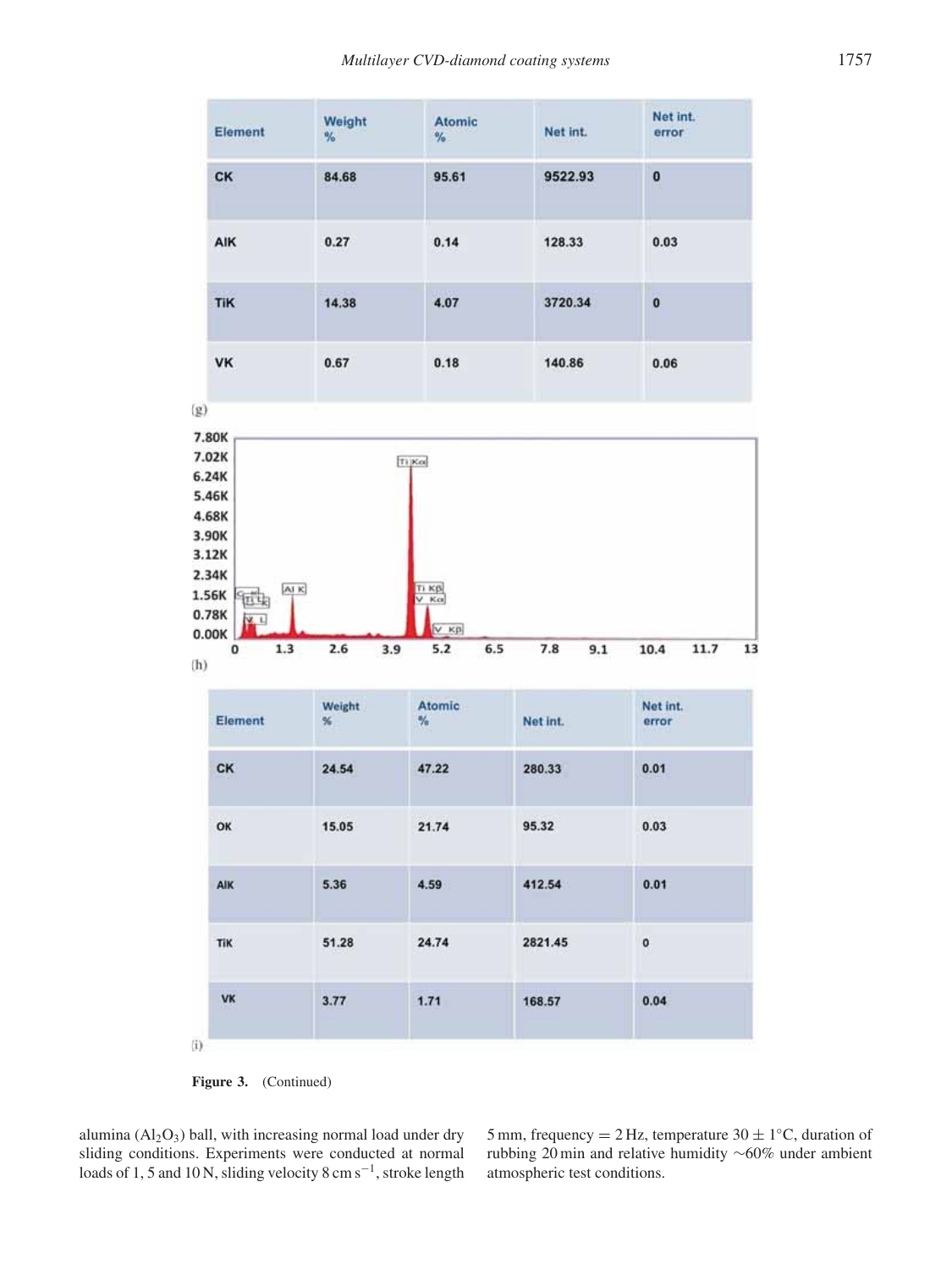## 4.1 *Raman spectroscopy and residual stress analysis*

Raman spectroscopy is a non-destructive and powerful technique to evaluate the quality of the diamond coatings (presence of non-diamond carbon phases). Raman spectroscopy was used to check the chemical structure and crystallinity of the diamond coatings and if the crystalline diamond coating shows a fundamental Raman peak at  $\sim$ 1333 cm<sup>-1</sup>, it confirms that the coating is diamond in nature [30]. Figure 1a and b shows the Raman spectra of undoped and BD multilayerdiamond coating systems, respectively. In figure 1a, the characteristic fundamental Raman peak of undoped multilayer-diamond coating system exists at 1334 cm−<sup>1</sup> and this shift of fundamental Raman peak towards higher side of 1333 cm−<sup>1</sup> shows that the residual compressive stresses are present. Mainly, these residual compressive stresses exist due to the difference in thermal expansion coefficients between substrate and coating [31–33]. Residual stresses can be calculated as  $-0.348(v_m - v_0)$  GPa for fundamental Raman peak at  $v_m$ , where  $v_0 = 1332 \text{ cm}^{-1}$  and  $v_m = 1334 \text{ cm}^{-1}$ [26]. Thus, undoped multilayer-diamond coating system contains a compressive stress of −0.696 GPa, where negative sign indicates compressive stress. Two other peaks  $v_1 = 1136$  cm<sup>-1</sup> and  $v_3 = 1484$  cm<sup>-1</sup> are characteristics of in-plane  $(C-H)$  and stretching  $(C=C)$  vibrational modes, respectively. The existence of these modes was ascribed to the formation of trans-polyacetylene chain in the grain boundaries in case of NCD coating [27]. For BD multilayerdiamond coating system, the characteristic fundamental Raman peak at 1336 cm<sup>-1</sup> shifts to lower value at 1305 cm<sup>-1</sup> due to slight boron doping, and the peak at  $1535 \text{ cm}^{-1}$  shows the presence of graphitic carbon phases (G band). Hence, this downshift of the fundamental Raman peak is due to the fano interaction, the result of the breakdown of the  $k = 0$ selection rule and also due to boron doping. The two other peaks approximately 455 and 1212 cm−<sup>1</sup> represent the actual boron incorporation in the lattice [34]. The residual tensile stresses for the BD multilayer-diamond coating system can be also calculated as: −0.348(1305–1332) = 5.916 GPa, where positive sign implies tensile stress.

#### 4.2 *XRD technique*

XRD is an excellent technique to identify and study the structural characteristics of the crystalline materials and it offers unmatched accuracy in the quantification of atomic spacing. The XRD patterns of multilayer CVD-diamond coating systems are shown in figure 2. Sharp and strong peaks of cubic diamond coatings were observed at (111) crystal and (220) crystal planes at diffraction angles of 44◦ and 75.5◦, respectively, for this coating system, along with the substrate peaks. This confirms the crystallinity of the top layer NCD coating. Also the variations in these peaks show that there are different interferences at different planes. The highest peaks of substrate show that its grain size is more than diamond coating. Since, with the addition of boron content the grain size and thus lattice parameter of diamond film may be changed. Therefore, using the equations given by Brunet [35], the change of the lattice constant of the BD NCD film can be presented as:

Vegard's Law gives

$$
\frac{\Delta a}{a} = \frac{r_B - r_c}{r_c[c]}[B] = \beta[B],\tag{i}
$$

where,  $r_B$  and  $r_c$  are cumulative differences between the covalent radii sizes of the doping and the host atoms.

Where,  $\Delta a = a - a_0$ ,  $a_0 = 3.5619$  Å for undoped diamond film,  $a = a_0 + \Delta_a = (3.5619 + \Delta_a)$  Å for BDD film and  $[B] = 0.35$  is the concentration per unit volume of the boron atom.

$$
\beta \text{(cm}^3) = [3.87 \times 10^{-25} + 3.73 \times 10^{-45}][0.35] \tag{ii}
$$

and from equation (i),

$$
\frac{\Delta a}{a} = 3.87 \times 10^{-25} [0.35]
$$
  

$$
\frac{\Delta a}{a} = 1.35 \times 10^{-25}.
$$



**Figure 4.** Load-displacement curves corresponding to six indentations on multilayer CVD-diamond coatings: (**a**) undoped and (**b**) boron-doped.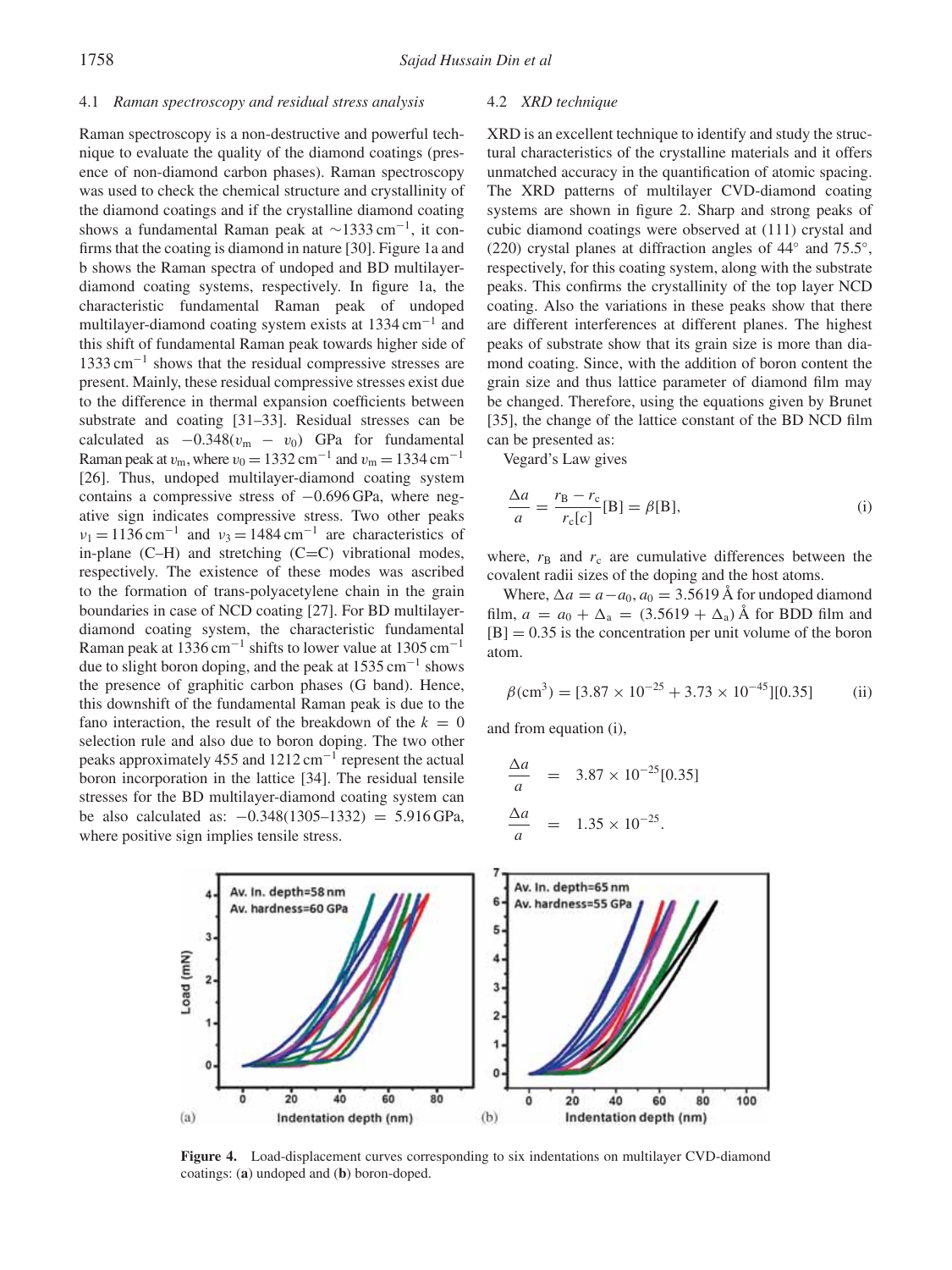## 4.3 *Scanning electron microscopy technique*

The scanning electron microscopy (SEM) was used to study the morphology and grain size of diamond films. With the increase in methane concentration, secondary nucleation takes place which changes the nature of existing grains from microcrystalline to nanocrystalline. Therefore, a cauliflower type of morphology is generally shown by the top-layer (NCD) of multilayer CVD diamond coatings [36]. Figure 3a shows the general surface morphology of the top-layer (undoped-NCD) of the multilayer CVD-diamond coating system, whereas figure 3b shows the surface morphology of the top layer of BDD coatings. Figure 3c shows the cross-sectional view of the undoped diamond coatings and figure 3d shows the cross-sectional view of the BDD coatings. The element wise composition and % atomic weight of undoped multilayer CVD-diamond coating system are also shown in EDXA diagram, in figure 3e–g. The element wise composition and % atomic weight of boron doped multilayer CVD-diamond coating system are also shown in EDXA diagram, in figure 3h and i.

# 4.4 *Hardness and friction measurement*

The best method to determine the hardness of materials is nano-indentation. Figure 4a and b shows the load-displacement curves corresponding to six indentations carried out on undoped and BD-multilayer CVD-diamond coating systems, respectively. The average indentation depth for undoped-multilayer diamond coating system was ∼58 nm, whereas for BD-multilayer diamond coating system, it was ∼65 nm. Hardness values of undoped-multilayer diamond coating system were in the range 60 GPa and these values approximately resemble the recent research work done on CVD-diamond coatings [24]. Whereas, the hardness values of BD-multilayer diamond coating system has slightly decreased and is in the range of 55 GPa.

Friction is the resistance to motion which is experienced when one body moves tangentially over another body with which it is in contact. Frictional characteristics of the CVDdiamond coatings were studied, when sliding against smooth alumina  $(Al_2O_3)$  balls, using ball-on-disc micro-tribometer with increasing normal load and for the duration of 20 min. Figure 5d shows the variation of average friction coefficient of undoped-multilayer diamond coating system with the increasing load from 1 to  $10 \text{ N}$ , whereas figure  $5a-c$ show the variation of friction coefficient with the duration of rubbing at 1, 5 and 10 N loads, respectively. The average frictional coefficient of undoped-multilayer diamond coating system decreases from 0.36 to 0.29 by increasing the normal load from 1 to 10 N. Figure 6d shows the variation of average friction coefficient of BD-multilayer diamond coating



**Figure 5.** Variation of friction coefficient of undoped multilayer-diamond coatings, sliding against  $A_2O_3$  ball with respect to (**a**) normal load and duration of rubbing at (**a**) 1, (**b**) 5 and (**c**) 10 N loads. (**d**) Average coefficient of friction and normal load.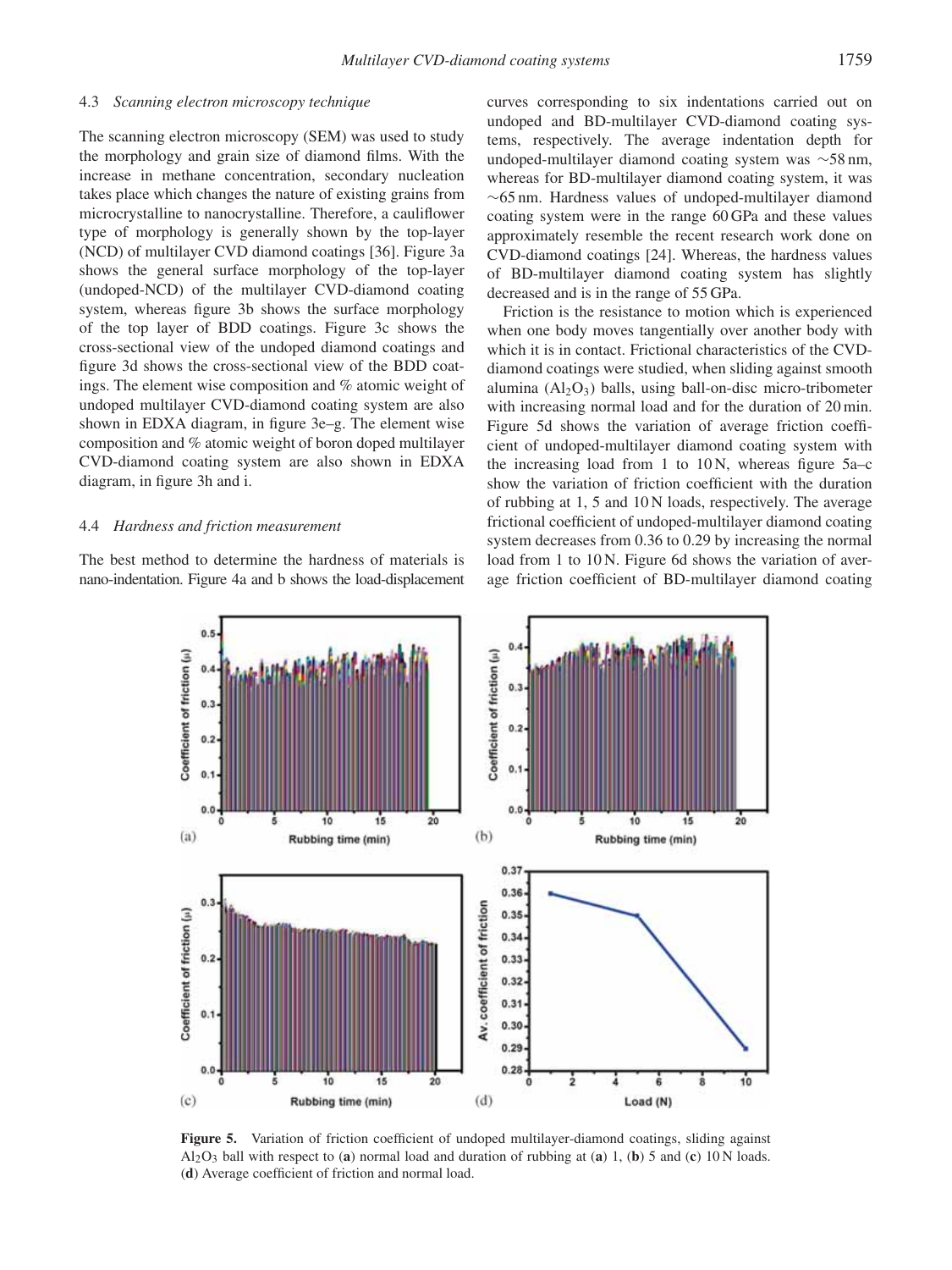

Figure 6. Variation of friction coefficient of doped multilayer-diamond coatings, sliding against  $Al_2O_3$  ball with respect to normal load and duration of rubbing at (**a**) 1, (**b**) 5 and (**c**) 10 N loads. (**d**) Average coefficient of friction and normal load.

**Table 4.** Experimental mechanical and tribological results.

| Coating type               | Residual                  | Indentation                  | <b>Hardness</b>                | Elastic                            | Variation in                   | Decrease in | Decrease in       |
|----------------------------|---------------------------|------------------------------|--------------------------------|------------------------------------|--------------------------------|-------------|-------------------|
|                            | stresses $(\sigma)$       | depth(h)                     | values $(H)$                   | modulus $(E)$                      | friction coefficient           | % hardness  | % elastic modulus |
| MCD-TL-NCD<br>MCD-TL-BDNCD | $-0.696$ GPa<br>5.916 GPa | $\sim$ 58 nm<br>$\sim$ 65 nm | $\sim$ 60 GPa<br>$\sim$ 55 GPa | $\sim$ 1100 GPa<br>$\sim$ 1050 GPa | $0.36 - 0.29$<br>$0.33 - 0.18$ | 8.33        | 4.54              |

system with the increasing load from 1 to 10 N, whereas figure 6a–c show the variation of friction coefficient with the duration of rubbing at 1, 5 and 10 N loads, respectively. Similarly, the average frictional coefficient of BD-multilayer diamond coating system decreases from 0.33 to 0.18, by increasing the normal load from 1 to 10 N. These CVDdiamond coating systems undergo phase transformation during long-duration of rubbing, high-load (high-speed) sliding tests and then the transformation products trapped at the sliding interfaces, can periodically influence the friction and wear performance [37]. The detailed mechanical and tribological experimental results are shown in table 4. It can be concluded that the average coefficient of friction decreases from 0.36 to 0.29 (undoped diamond coating) and from 0.33 to 0.18 (boron-doped diamond coating).

In CVD diamond layer the boron incorporation between diamond grains would reduce the purity and quality of diamond

thin films to some extent, resulting in lower hardness and Young's modulus of BDD film compared with un-doped diamond film [38,39]. The friction coefficient of B-doped diamond films is lower than that of the undoped diamond films although the B-doped diamond films present larger crystallites and rougher surface. The boron carbide chemical bonds may exist in the B-doped diamond films; it would help change the surface frictional energy dissipation and thus change the COF. The oxide generated by friction may serve as solid lubrication, which will help to decrease COF for B-doped diamond films [34]. The lower friction coefficient of BDD films is due to the interaction mechanism between two contacting surfaces being changed because of boron incorporation. The boron carbide chemical bonds may exist in the BDD films; it would help change the surface frictional energy dissipation and thus change the coefficient of friction.